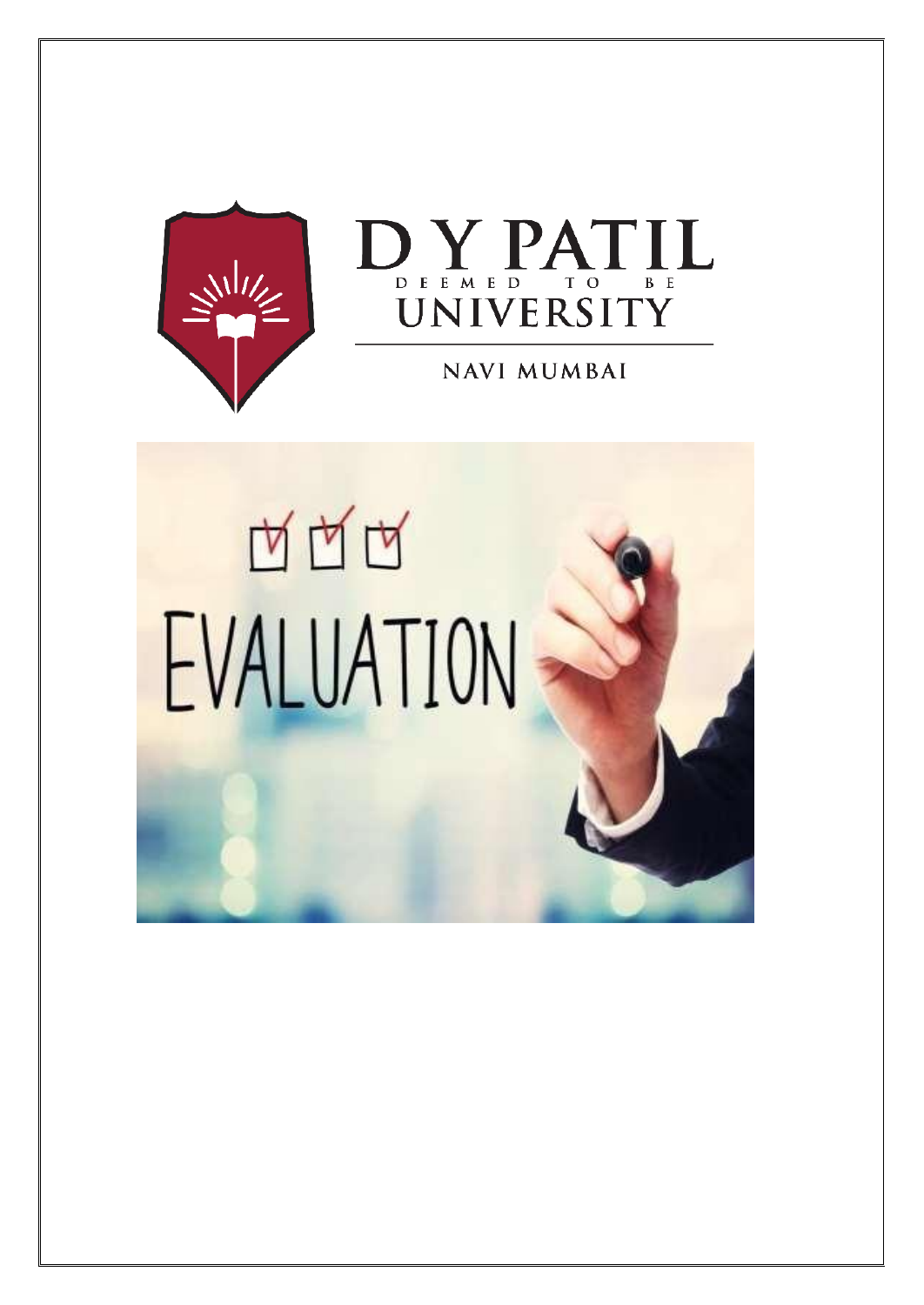

D Y PATIL UNIVERSITY NAVI MIJMRAI

#### **Pre-Evaluation Processing of Theory Answer scripts**

- Code Number Printing of Answer-scripts may be undertaken after due random shuffling of the Answer-scripts. The part revealing the identity of the candidate is then cut off from the cover page of the Answer-script in a secure manner and stored safely in the custody of the COE as quickly as possible.
- The Identity masked and code number printed Answer-scripts are then packed in packets.
- On the day of commencement of Central Valuation (if any), the Identity masked Answer script packets shall be transferred to Valuation Centre and Custody Transfer to Chairman of the respective BoE. In the case of the valuation done by the course teacher himself/herself, he/she has to collect the answer scripts from the examination section after verifying the number of papers.

### **2. CENTRAL EVALUATION OF THEORY ANSWER SCRIPTS (IF IMPLEMENTED)**

- A period of Central valuation of answer scripts is finalized by the COE in consultation with the respective Chairman of the Board of Examiners.
- The shortlisted examiners are issued appointment order to evaluate the answer-scripts of the University examination along with a form in which they shall express their acceptance/ decline of the offer within the stipulated period.
- All theory answer scripts shall be sent to the central valuation center (CVC) securely after the due process of assigning Dummy numbers and removal of the flap containing the examinee's Register number.
- Only examiners duly appointed by COE/ the Chairman, Board of Examiners, approved by the University should be assigned valuation work and none else.
- The Chairman of the Board shall ensure that the Registers pertaining to issuing of Answer- scripts to the Examiners, receiving of assessed answer-scripts from the Examiner are maintained properly.
- Only one packet of answer-scripts shall be given for valuation, one after another i.e., after completing the Valuation of answer scripts of the previous packets. Only 40-60 answer scripts should be issued for evaluation to each examiner in a day.
- The Chairman of the Board shall remind the examiners to ensure that the papers are valued strictly in accordance with the scheme of valuation, if any, and that the papers are notvalued in a hurry.



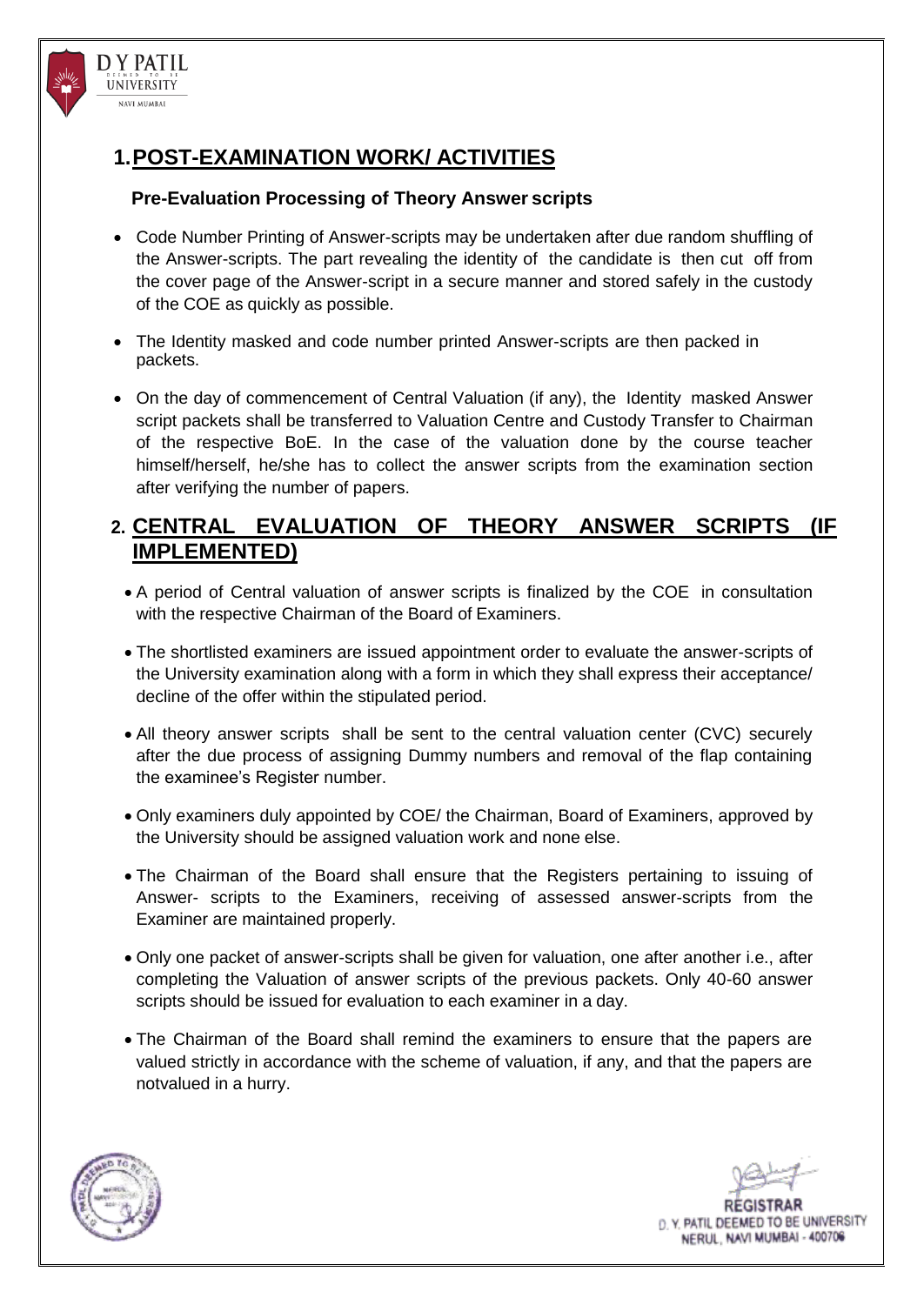

- **DY PATIL** UNIVERSITY NAVI MIJMRAI
	- Daily account to be maintained regarding the number of answer packets valued and number of OMR sheets sent to the COE from time to time with acknowledgement.

# **3.APPOINTMENT, DUTIES AND RESPONSIBILITY OF EXAMINERS**

- No one can claim appointment as examiner or any other examination work as a matter of right.
- The COE shall appoint examiners for each examination from among the list of eligible examiners approved by the Vice-Chancellor depending upon the need in each paper. Persons whose names are not in the approved list shall not be appointed. However, under special circumstances after obtaining the permission of the Vice-Chancellor, exceptions may be made. Under no circumstances can the Chairman of the BoE issue appointment orders on his/ her own. All Examiners will be required to submit their acceptance of the offer or otherwise.
- The Internal examiners shall normally not decline the assignment of examination work except in extraordinary situations since examination duty is treated as an essential service by the University.
- The external examiners shall intimate their acceptance or otherwise as soon as they receive the communication from the University or in the prescribed time limit. The acceptance of the offer may also be informed by email to the COE. If no communication is received within the prescribed time limit, it will be presumed that the assignment is not accepted by the examiner.
- If by chance, a subject has been assigned wrongly to the examiner, he shall indicate the same and decline the offer. He shall NOT accept an offer that is NOT related to his subject/ expertise/ knowledge domain.
- The Examiners shall maintain strict secrecy regarding their appointment and other work allotted in connection with the examinations.
- The Examiners shall NOT evaluate the answer scripts NOT related to his/ hersubjects.
- The Examiners have to count the number of answer scripts in the packet and ensure that it tallies with the claim on the Packet. The Examiners must ensure that code Number (if any) printed on the answer script shall not value the packets in case of any discrepancy. Discrepancies, if any, should be brought to the notice of the Chairman, BoE immediately.
- The examiners shall value the scripts strictly in accordance with the scheme of valuation given by the paper setters, if any.
- The examiner shall value all the answers and take into account the marks of only the maximum required or permitted questions by considering the marks awarded to the questions advantageous to the candidate and round off those not considered.

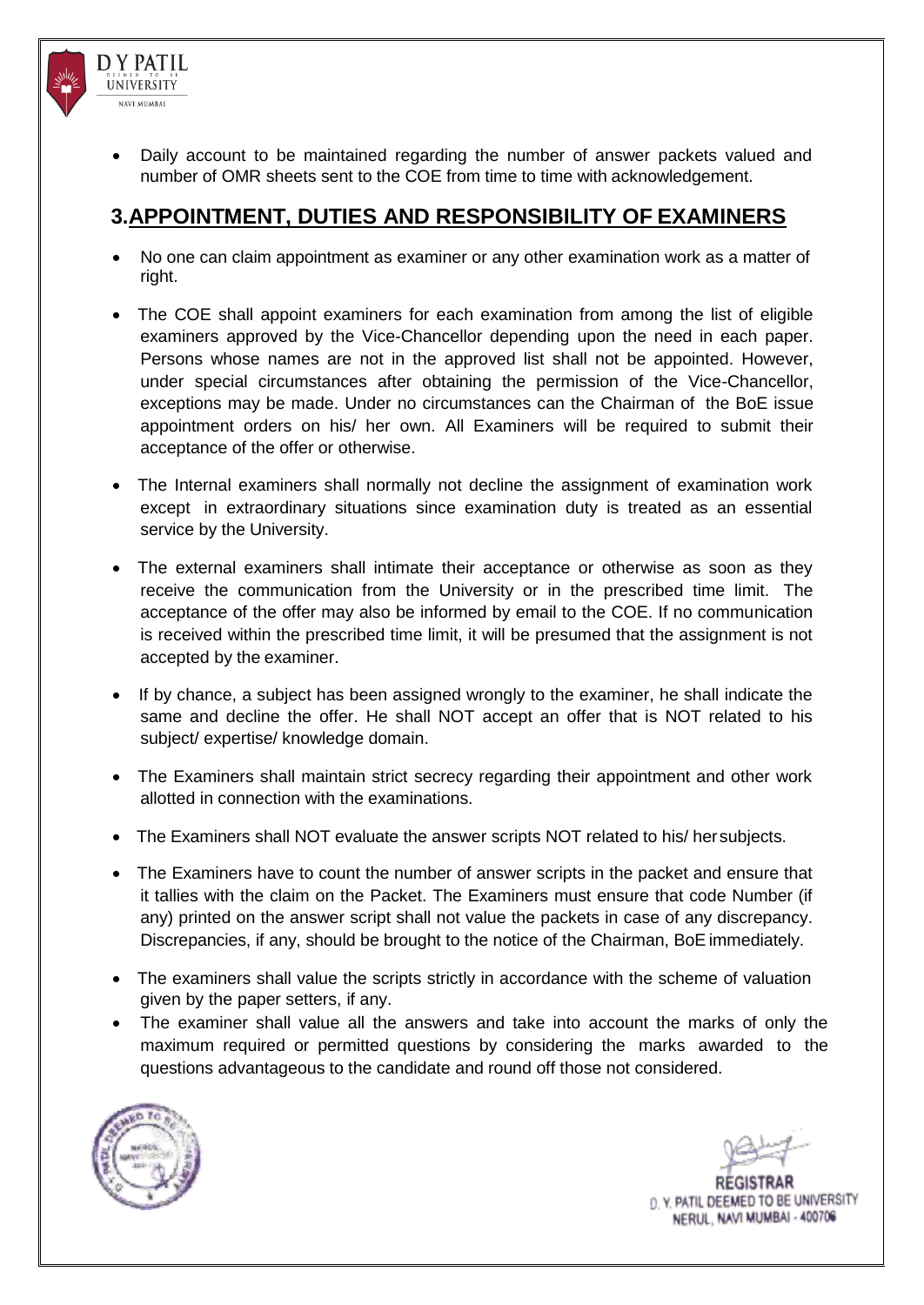

- The examiners shall write 'ZERO' wherever answers do not deserve any marks. The examiner should give marks only up to the first decimal places and should round off at the end to the nearest whole number. The examiner shall total up the marks.
- The examiner shall ensure that no answer or part of any answer is left out in valuation. The examiners should read the answer script in detail and evaluate the scripts.
- The marks awarded for each question shall be entered in the appropriate row & column on the mark-table on the Front Page of the Answer-booklet. The total marks shall be entered both in figures and words with his/ her signature.
- The examiner shall not take the answer scripts out of the valuation center under any circumstances.
- If the examiner during valuation of the scripts suspects any case of malpractice, he/she shall immediately report it to the Chairman of BoE through the Custodian. He/she shall submit the suspected script after valuing it fully along with his/her report to the Chairman of BoE, who in turn shall forward the same to the COE. He/she shall enter such references in the marks list against the register number / code number.
- The examiner shall report to the COE, cases of any candidates of other person on his/ her behalf approaching him/ her for any favor or writing letters to him/her indicating the name of the person, the register number/ code number of the candidate, subject/paper etc.
- The examiner shall prepare marks lists in the prescribed proforma provided for the purpose.

## **4. PRACTICAL/ CLINICAL/ VIVA-VOCE EXAMINATIONS**

- The University shall notify the examination schedule of conduct of Practical/ viva-voce examinations at least two weeks prior to the Practical examinations. Detailed time table ofthe Practical examinations, subject wise, batch wise etc. shall be announced by the Chairman, BoE, wherever necessary.
- The University shall appoint Examiners (preferably Internal) for Practical examinations for different courses/ subjects from the panel of examiners submitted by the respective Boards of studies. Whenever Internal Examiners are appointed, all efforts should be made to appoint the faculty who handled the practical classes during the respective academic period. When several teachers are involved in handling the classes, they shall be appointed by rotation. The HOD of the concerned department/ Chairman of BoE shall be responsible for the conduct of the practical/ viva- voce examination(s) in the respective departments.

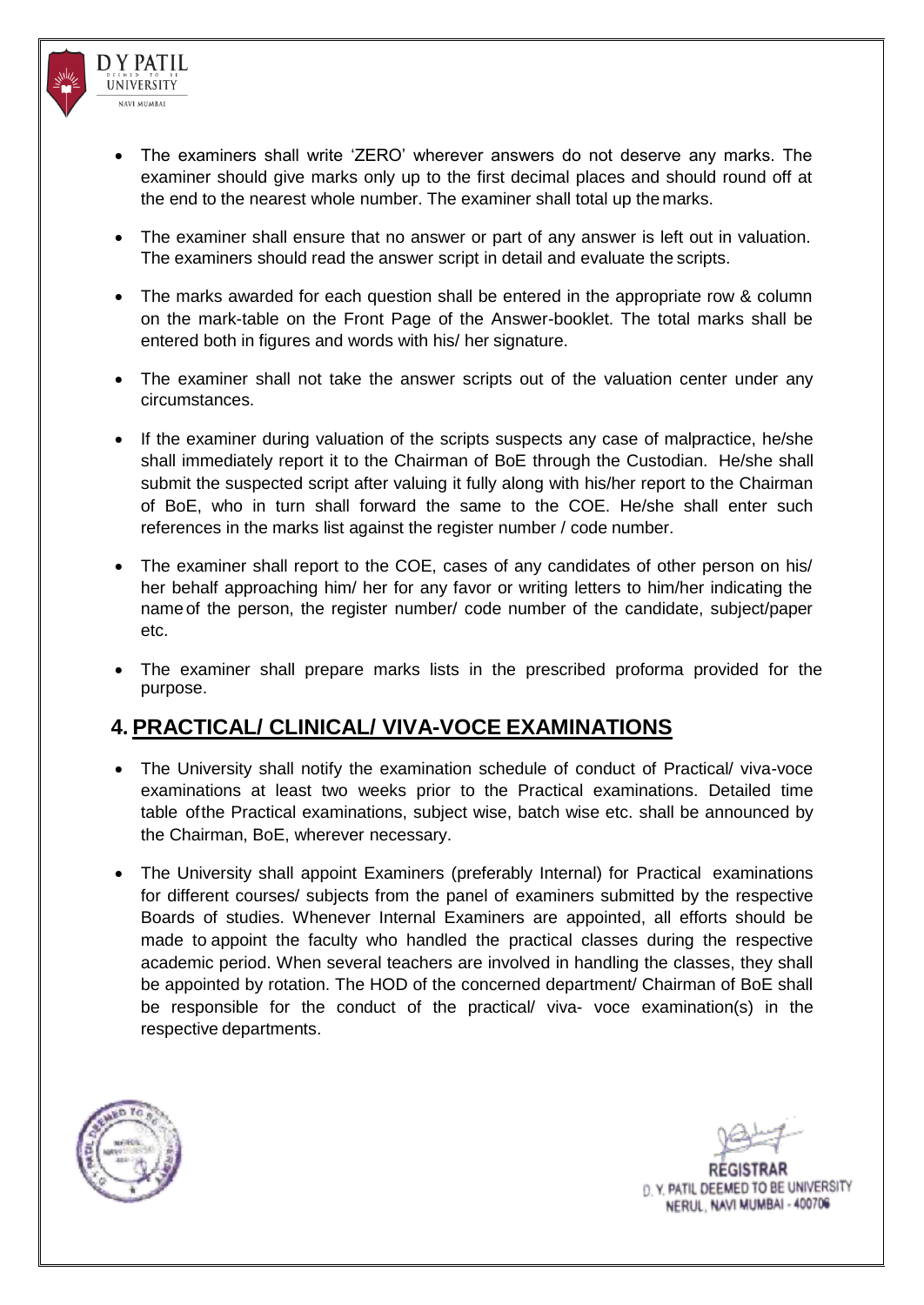

- The required number of answer booklets and other material shall be demanded and obtained from the University by the Chairman, BoE/ HOD well in time for practical examinations.
- Candidates shall be in possession of Hall Tickets on all the days of Practical examinations. In the event of non-possession or loss of Hall Tickets the HOD is empowered to permit the Candidate to appear in the examination in exceptional circumstances and after verifying the identity of the candidate.
- Practical answer scripts after the practical examination shall be packed in separate covers and sent to the University after completion of all the Practical examinations.
- Marks allotted by the examiners for the practical and viva-voce examination shall be entered in words and figures on prescribed format and enclosed in covers prescribed for the same.

### **5.REMUNERATION/ HONORARIUM/ ALLOWANCES**

- Remuneration/ Honorarium/Allowances etc., shall be paid to the Chairman and the Members of the BoE (if permissible), Paper-setters, Examiners, Chief Superintendents, Hall Superintendents, Observers and others who have put in work in connection with the conduct of examinations, as per the rates fixed by the University authorities from time to time. After completion of the assigned duties and after necessary documentation, at the University,along with TA/DA, remuneration for valuation, as per the decision taken by CUJ from time to time.
- Remuneration for the appointed staff other than examiners shall be consolidated and claimed from the University on the prescribed form at approved rates.
- In cases of practical/ viva-voce examinations, the Examiners shall submit their remuneration claims in appropriate Form along with the marks-sheets, Answer-scripts, attendance statement of candidates to the COE.
- The claims of assistants at practical/ viva-voce examinations shall be prepared by the assistants themselves on separate prescribed Form, countersigned by the examiners concerned and the Chairman of the BoE.



D. Y. PATIL DEEMED TO BE UNIVERSITY NERUL, NAVI MUMBAI - 400706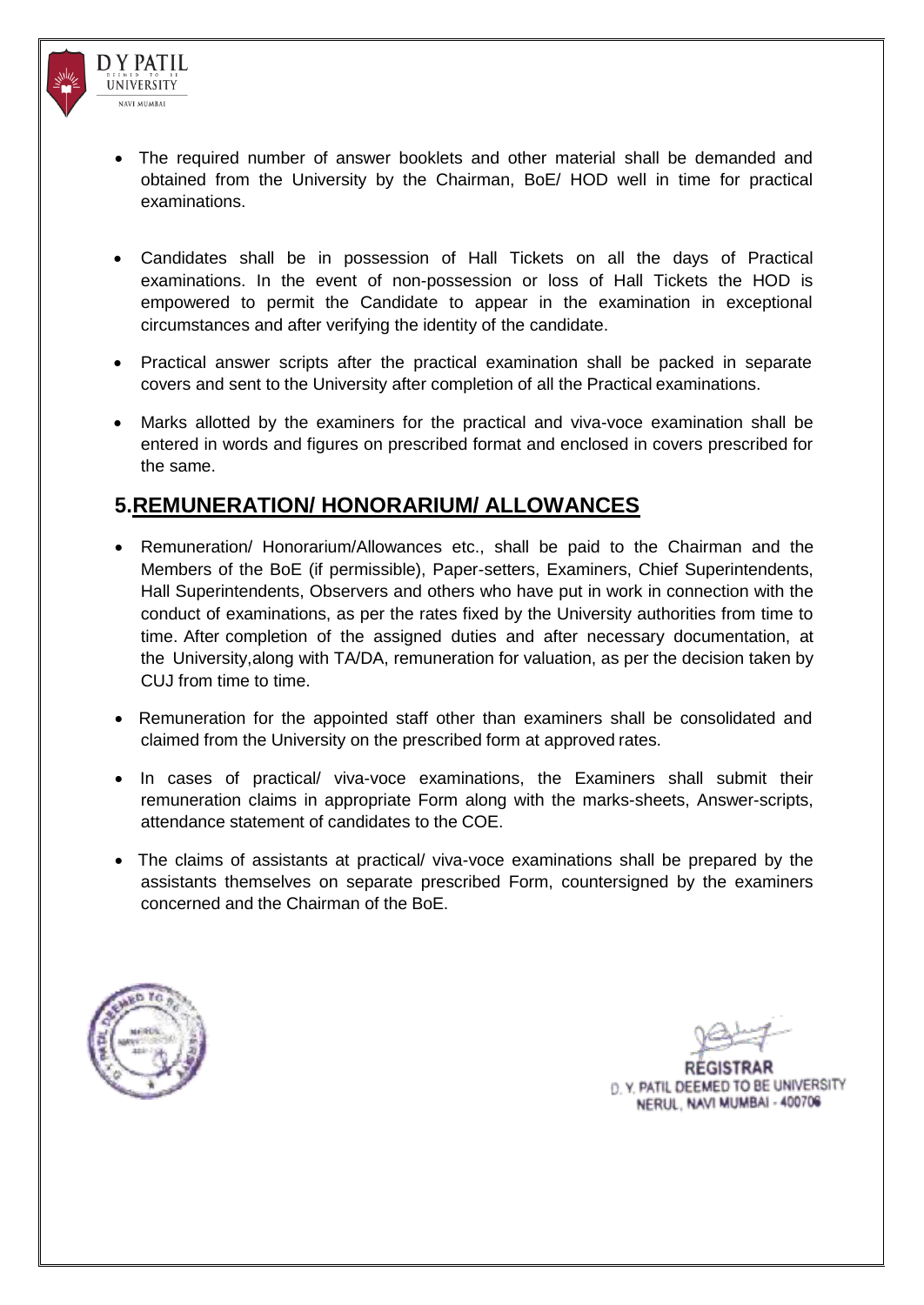

- There shall be restricted/ classified zones within the office of COE with adequate security measures to ensure that no unauthorized person has access to sensitive materials or information that would affect the outcome of examination process. Only authorized persons shall have access to these areas.
- All the data processing relevant to the marks shall be done in these restricted/ classified zones.
- Marks Tabulation and Validation

D Y PATIL UNIVERSITY NAVI MIJMRAI

- i. The results of each of the examinations shall be tabulated in the Examination Database maintained on well secured Computer server with restricted access. The person responsible for such activity may be referred to as Marks-Tabulators.
- ii. Marks-Tabulator(s) shall be appointed by COE with the approval of Vice-Chancellor. Marks-Tabulator(s) shall be staff members of the University working in the office of COE. They shall possess sufficient computer programming and database (SQL & RDBMS) skilland experience.
- iii. The marks tabulated by the Marks-Tabulator shall be scrutinized and validated by a Validator who shall be appointed by the COE. Validator(s) shall be drawn from the teaching faculty of the University.
- iv. The Validator shall: Check the posting made by the Marks-tabulators from the original statement submitted by the examiner Check totals/aggregates posted by Marks-tabulator; Check the implementation of the resolutions of the Passing BoE; Check the result prepared by the Marks- Tabulator for failures, honors such as Distinction, Pass, Fail, and Absentees etc. Validate the Grades, GPA and CGPA etc. computed on the basis of the marks obtained by the candidates in examination. Any other discrepancy/ errata/ manipulation/ inconsistencyetc. that might have crept into the marks database.

# **7.PASSING BOARDS OF EXAMINERS MEETING**

### **General Guidelines**

- The Passing Board shall meet at within the University campus on the assigned day with select members as appointed by COE from the respective Board of Examiners.
- The members shall consider any moderation issues arising out of wrong/ out-of-syllabus questions/ unsolvable problems, etc. and the amount of marks to be awarded to the candidates affected by such issues.
- The members shall review the shortfall in marks of failed candidates for each subject and arrive at the criteria for awarding grace marks in such a manner that marginally failed candidates may clear the course/subject. The award of grace marks shall be subject to the conditions given in Section 7.2.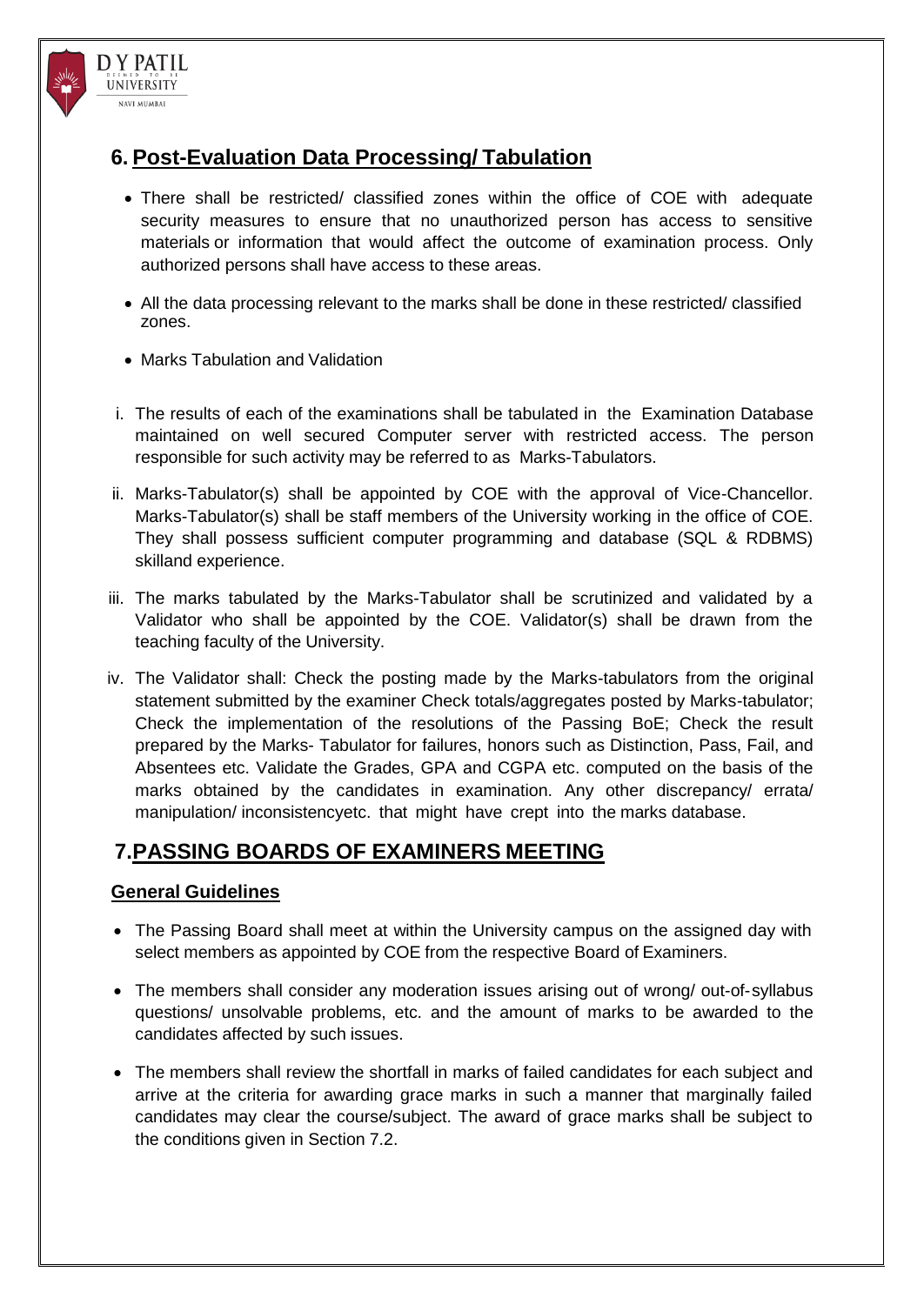

#### **Award of Grace Mark/ Moderation of Marks**

- Moderation of marks may be carried out in special/ unique circumstances such as, out- of syllabus question, wrong question etc., so as to benefit all the candidates in a paper/ subject of the examination irrespective of the marks secured by candidates individually.
- The moderation of marks may be done on the basis of the representation by the examinees concerned or on the basis of the unanimous decision of the Board of Examiners concerned for valid reasons that have to be substantiated in the minutes of the BoE meeting.
- Grace marks to a maximum of 3 marks prescribed for an examination will be awardedto a candidate failing in not more than 1 theory papers, as the case may be in which minimum pass marks have been prescribed; provided the candidate passes the examination by the award of such Grace marks. This will be applicable only to those students who have not availed any exgracia with reference to the attendance on medical grounds etc.
- No grace marks shall be awarded in the case of failure in Practical examination(s).
- If a candidate who passes in all subjects and heads of passing in the examination without the benefit of any grace marks but misses Distinction or First Division by marks less than 3 his/ her aggregate in the final examination, such grace marks shall be awarded to him/ her so as to entitle him for the respective higher division, as the case may be. Such marks shall be added to the paper in which he/ she gets the least marks in the final. The marks entered in the marks-sheet will be inclusive of such grace marks and it will not be shown separately.
- The Grace marks will be awarded only, if candidate appears in all the papers prescribedfor the examination in case of regular candidates or all the failed papers in case of candidates writing supplementary examinations. Absence of a candidate in any paper(s) that he or she has registered for the examination will make him ineligible for grace marks.
- While awarding grace marks for more than one paper/ subject, the papers/ subjects of passing shall be selected for award of grace marks in the order of decreasing (maximum => minimum) grace marks required for obtaining the required marks for passing so as to give maximum benefit for the candidate.
- Grace marks shall be awarded only to the required extent to help the candidate pass the paper/subject and not more even if the candidate has a higher limit of eligible grace marks in that examination.
- In case of professional degree/ diploma programs, the grace marks awarded shall be in concurrence with the rules and guidelines, if any, of professional statutory bodies at the All India level such as AICTE, MCI, DCI, PCI, Bar Council, etc.

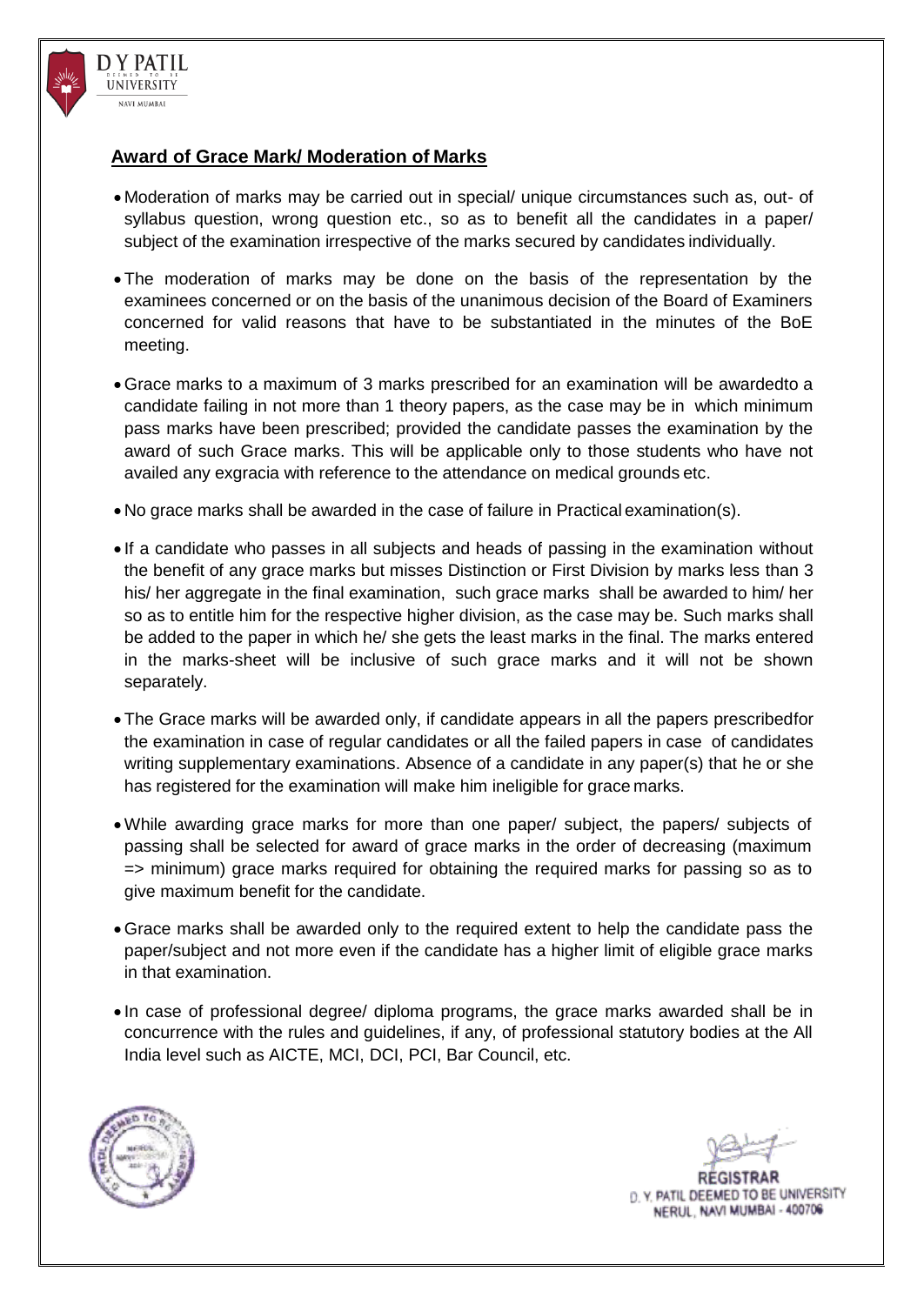

## **8.Result Finalization and Publication**

The results of the concerned examinations shall ordinarily be declared within 15 days of the last examination and the University shall dispatch the result along with the statement of marks and passing certificates (wherever necessary) to the Departments for distributing the same to the concerned students. The results shall be published on the University website.

#### **Results Withheld and their Declaration**

- If there is discrepancy in the subjects mentioned in the examination form and actual examination given by the candidate, the results of such examinee will be withheld and will be declared after due confirmation of the term that he/she had kept with approval of the Chairman, BoE &Controller of Examination.
- The results of those candidates held in reserve for malpractice and/or lapse in the examination will be declared as per the resolution passed by the Examination Malpractice Enquiry Committee.
- The result of the candidate writing wrong subject in the examination form and actually appearing for the different subject shall be withheld. The result of such candidate will be declared after confirming from the Chairman of BoE regarding the subject and payment of a prescribed fine.
- The results reserved for dues payable to University and/or College shall be declared on confirmation of payment of the said dues.

## **9. GRIEVANCES IN EXAMINATIONS**

 The examination system of the University shall also provide for mechanisms to redress/ resolve any reasonable and valid issue(s) of grievances and provide relief to the concerned Candidates. All such matters shall be resolved subject to the University rules and regulations.



D. Y. PATIL DEEMED TO BE UNIVERSITY NERUL, NAVI MUMBAI - 400706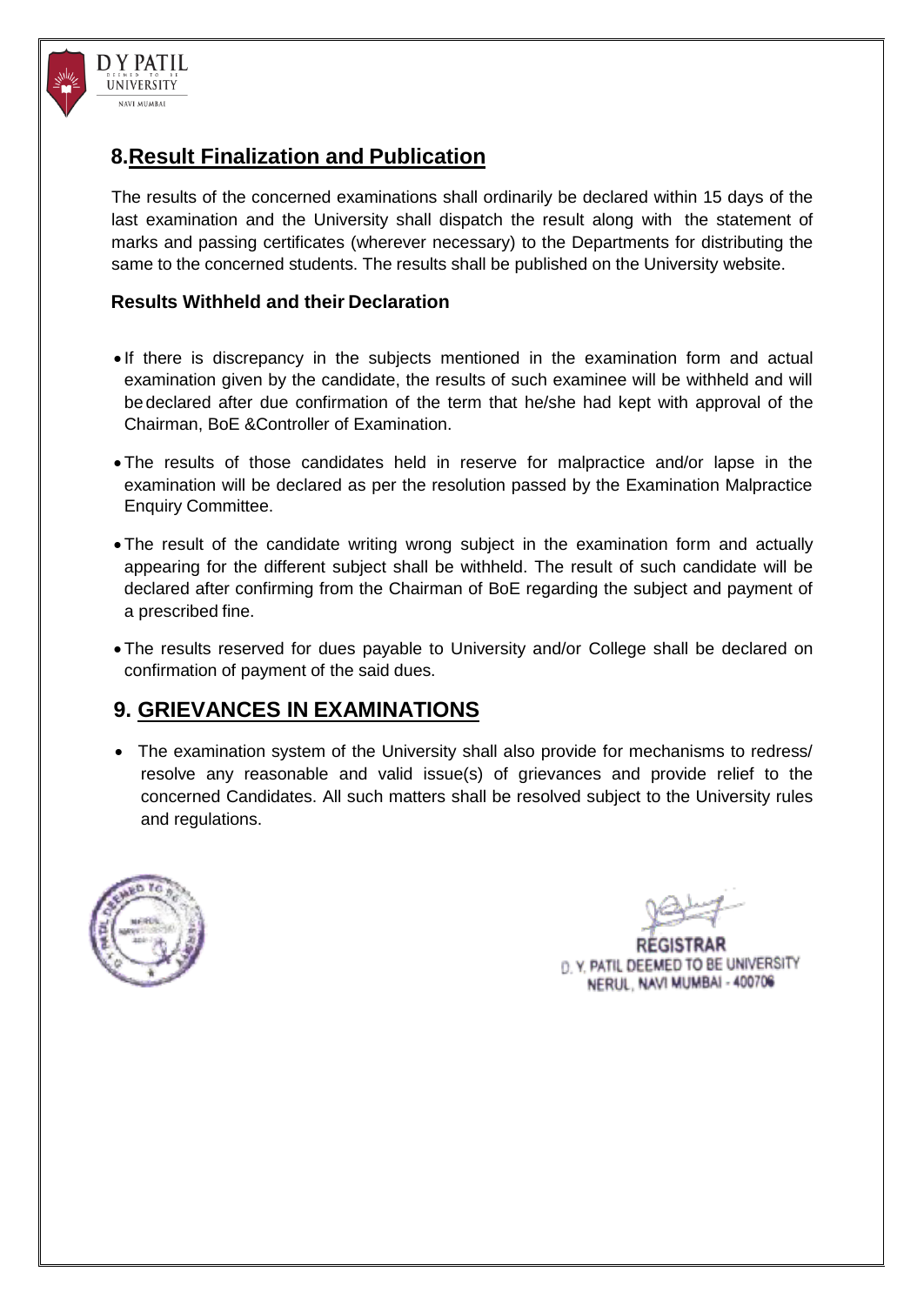

**DY PATIL** UNIVERSITY NAVI MIJMRAI

- Re-evaluation is applicable only for theory papers and shall not be entertained for other components such as practical/ Thesis/ Dissertation etc.
- Every application for revaluation should be submitted by the candidate in the prescribed form along with the prescribed fee so as to be received by the Controller of Examinations within TWO WEEKS of publication of the result.
- Re-evaluation of answer-scripts can be sought only with at least one affirmation by a teacher relevant to the subject as mentioned below and that any of the criteria below are satisfied: Finds that any answer(s) to question(s) that has/ have not been evaluated Finds that the answer-script valuation in full or part is not justified and there is reasonable ground for re-evaluation.
- The application for revaluation shall be submitted to the Controller of Examinations through the HOD of the concerned Department of study with proper justification fromHOD.
- The COE shall arrange for re-evaluation of such answer-scripts by an examiner from the approved panel of examiners. If there is a difference of more than 25% of maximum marks between the first valuation and Re-evaluation, the average of the original and re-evaluated marks shall be awarded to the candidate. Otherwise the candidate is entitled to the marks advantageous to him/ her.
- The marks awarded by the original examiner if marked on the answer scripts shall be concealed from the answer script and sent for revaluation.
- In cases of Re-evaluation(s), the University may provide two Answer-scripts of candidates who have secured high marks in the concerned paper/ subject to serve as bench-mark for re-evaluation.
- In all cases of Re-evaluation, Fees once paid will not be refunded. Applications which are late and not in the prescribed form and which are found defective in any respect will not be entertained and will be summarily rejected without notice. In the case of applications which are found in order, the University shall take steps to get the answer-scripts reevaluated.
- The result of the revaluation shall ordinarily be made known to the student through the Head of the Department within 2 months of the last date of receipt of applications by the Office of the Controller of Examinations. No interim enquiries of any kind will be entertainedin this regard. It may be noted that the University can never set in any case a time limit forthe issue of the results of revaluation. The University will also therefore, not be liable for loss of any kind sustained by candidates concerned on account of the delay, if any, in issuing the results of revaluation.

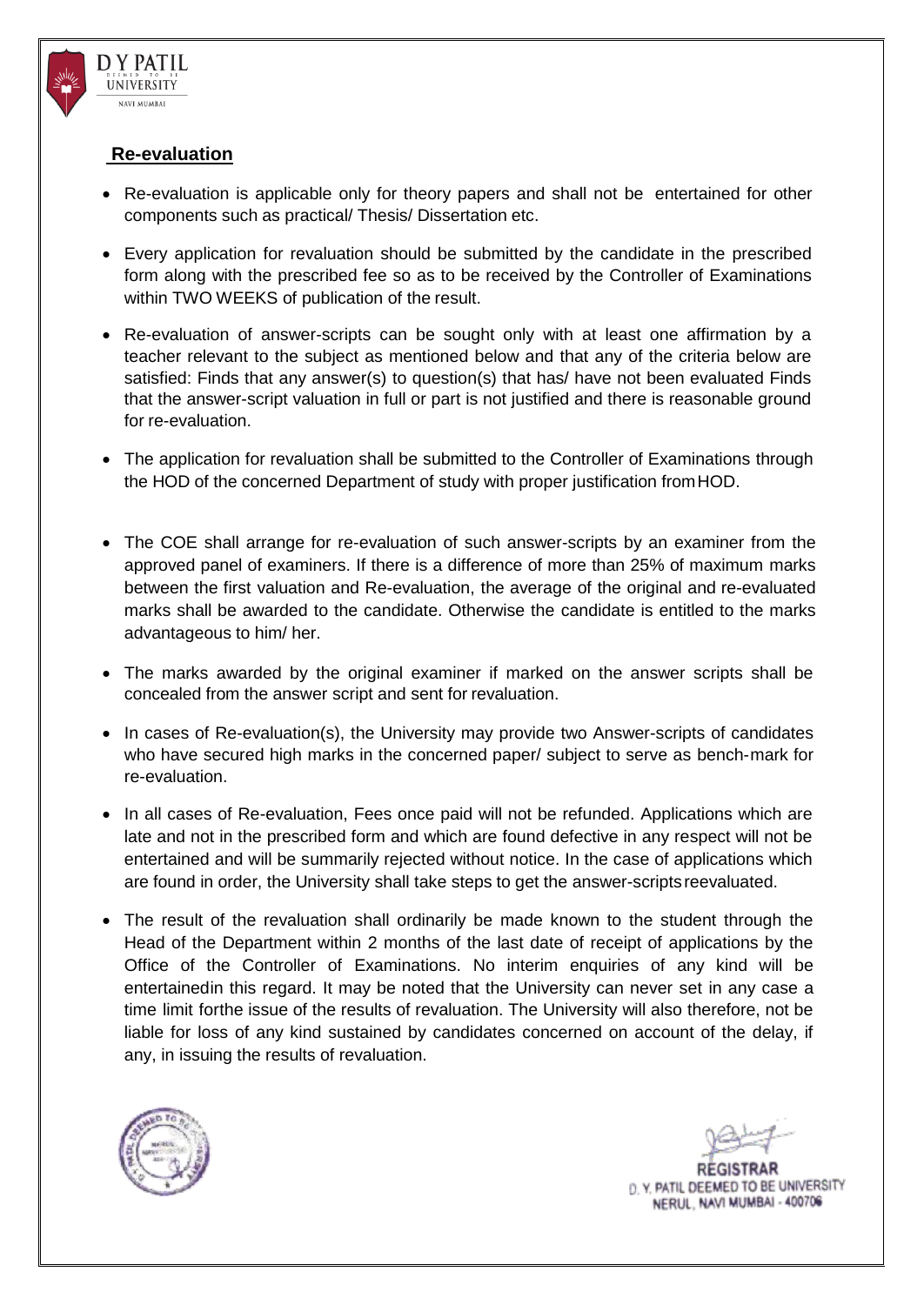

• Issue of Duplicate Hall Ticket/ Mark Statement/ Transcripts/ Consolidated Marks Statements/ Degree Certificate may be done after due application process with the necessary fees/ fine.

#### **Name Change Of The Candidate During Study**

- A student who is currently enrolled may change or alter his/ her full, legal name on the permanent academic record by presenting the appropriate application along with the necessary supporting documentary evidence to the COE.
- The change of name in the records of the university may be sanctioned on any one of the grounds such as Marriage (Ladies), Adoption, Assuming a new name by any person which has been notified by the order of the Central Govt. or a State Govt.
- A female student who wishes to discontinue the use of her married name and resume use of her maiden name, or another name, shall present a copy of the divorce decree, or signed court order, showing court restoration of the maiden or other name.
- No change in his/her name will be made in the past records of the University.
- Students should send this application through the Head of the Department and Dean of the Faculty.
- The candidate should apply along with the attested copy of the 12th Standard and/or last eligible examination (on which candidate's eligibility is finalized).
- Documents required for change in name are as follows and must accompany the application for change in name: Govt. Gazette (Original copy) Affidavit (Ladies) (Original copy) Marriage Certificate (Ladies) (Original copy) Photocopy of the Statement of Marks of last examination
- After the necessary changes in permanent documents, corrected copy/ copies of the statement(s) of the marks and other certificates shall be issued on the payment of the fees applicable at that time.

#### **Error Correction in Name**

- To correct the spelling or the proper sequence of the name which are not due to data entry errors, the student shall present a copy of his/ her birth certificate/ Secondary School Certificate/ other Government record such as Passport.
- Any errors in the Name of candidates printed in the Marks statement/ Certificate/ Hall Ticket may be brought to the notice of COE for necessary correction with appropriate evidence.

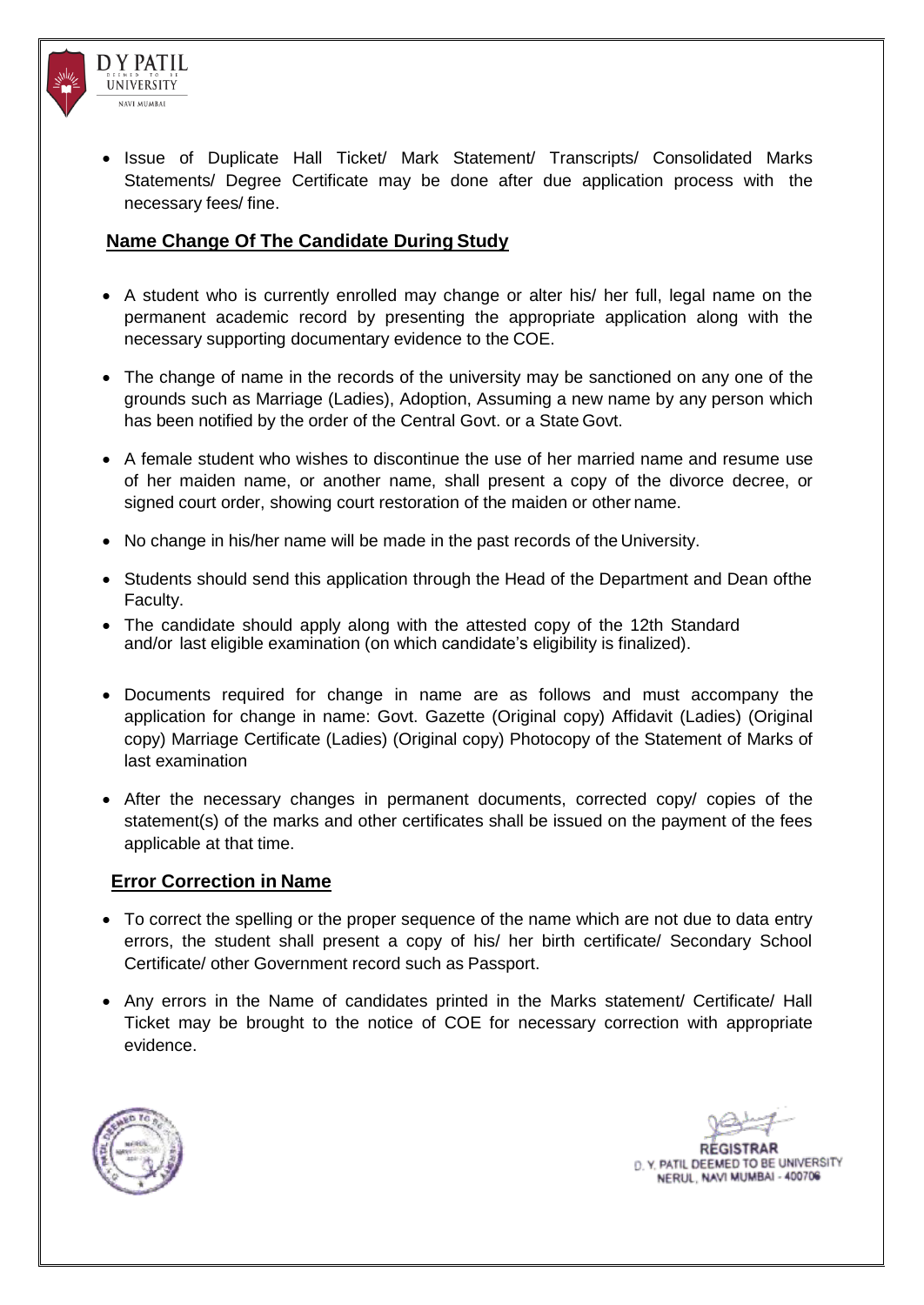

**DY PATIL** UNIVERSITY NAVI MIJMRAJ

#### **Internal Assessment Marks**

- The Internal Assessment marks shall be awarded as per the academic regulations of the individual programme.
- The Internal Assessment marks shall be submitted to the Controller of Examinationsat the end of each academic session before the commencement of the University Examinations in the prescribed form provided by the COE.

### **Post-evaluation Custody and Disposal of Answer-scripts**

- The evaluated Answer-scripts shall be preserved safely for a period of at least six months from the date of publication of results in their original packets bundled together. The bundles are to be stacked in racks with proper ventilation and free from termites/ pests. The answer-book storage area to be fumigated and aired periodically so that they are preserved without any damage.
- Appropriate staff shall be assigned the responsibility of safe-keeping of the answerscripts till they are approved by the VC for safe disposal.
- Records of all such bundles shall be maintained in appropriate computer database/ Register for easy retrieval at a later stage if necessary. Any retrieval and return of the answer-script(s) shall also be documented with date and time in the Register/ database.
- Answer-scripts shall be made available from the storage area for purposes such as Photocopying/ Re-totaling/ Re-evaluation etc. Such transactions shall be recorded.
- The details of all Answer-scripts so shredded/ destroyed/ disposed shall be documented and certified by the COE.

### **Scribes For Disabled Candidates.**

 The facility of Scribe/Reader/Lab Assistant may be allowed to any person who has disability of 40% of more if so desired by the person. Such candidates may be given compensatory time of one hour for examination of 3 hours duration.



D. Y. PATIL DEEMED TO BE UNIVERSITY NERUL, NAVI MUMBAI - 400706